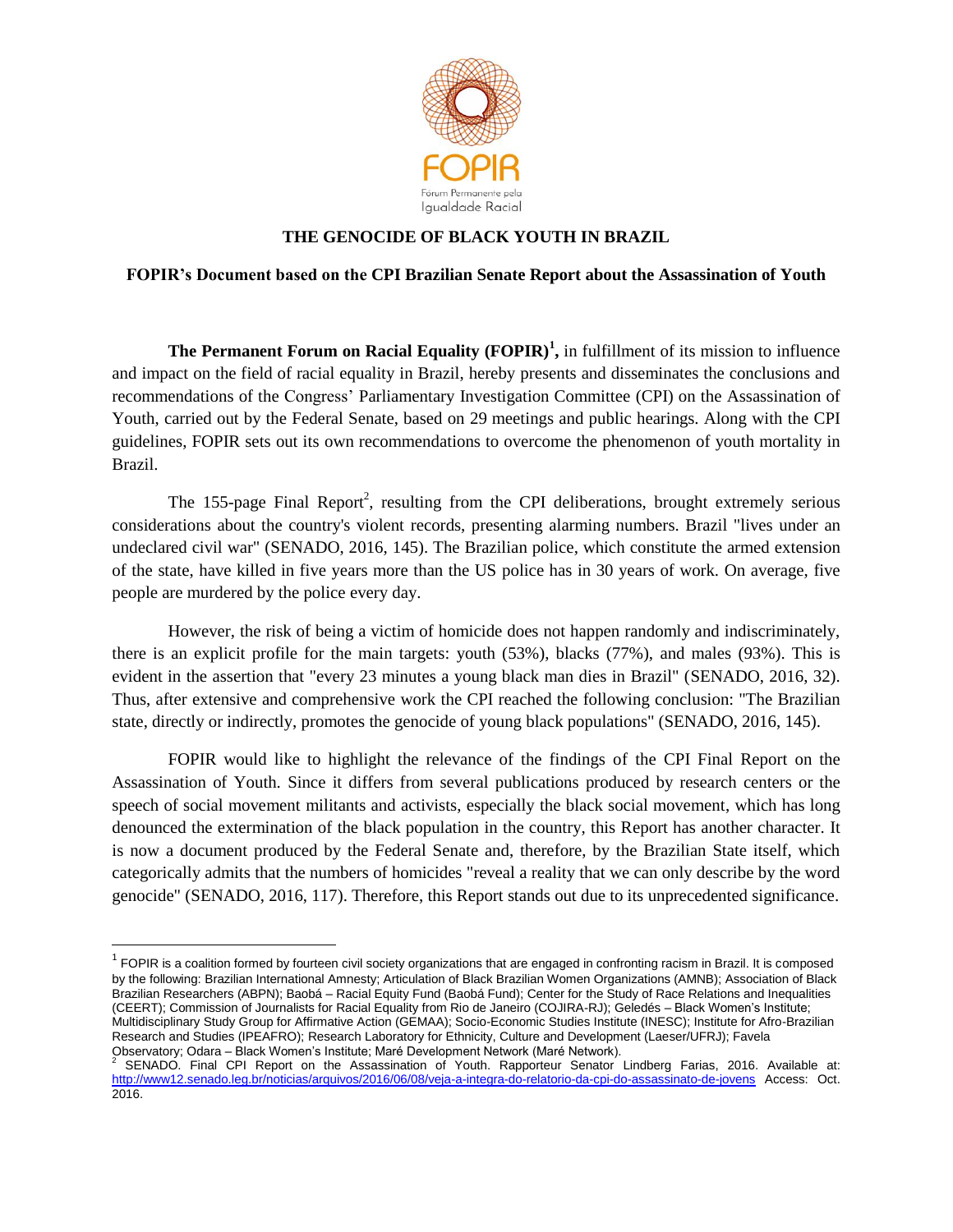

When the Brazilian State itself admits that black youth is the main targets of an extermination policy that annually kills almost sixty thousand people, and that "this genocide process is fundamentally marked by institutional racism" (SENATE, 2016, p. 146), no one will be able to challenge what had already been denounced for decades.

However, besides the categorical tone in pointing out the undeniable existence of the genocide against young blacks in Brazil, the Report presents other significant positions on the condition of Public Security in the country, in addition to propositional recommendations. The following points stand out:

1- The CPI found that young offenders in compliance with socio-educational measures under the custody of the State are victims of serious violations, such as denying the basic right of access to education<sup>3</sup>; confinement in unhealthy and overcrowded environments, as well as being victims of torture. In 2013 alone, 29 adolescents died inside socio-educational units in the country, which represents an average of more than two deaths per month. That is, the hospitalization units do not fulfill their pedagogical and socio-educational purpose, since the dignity of the human person and the safety of these adolescents are not safeguarded.

2 - The alarming number of cases classified as resisting authority (*autos de resistência*), which are the cases of intentional homicide resulting from a police intervention against alleged crime suspects in which the police alleged to have used the principle of self-defense were also debated. However, when resisting authority is utilized as a classification, institutional negligence operates in order to prevent the effective investigation of an incident, since in the vast majority of cases there is no crime scene investigation and a police investigation is not established which results in the archiving of such cases<sup>4</sup>. This categorization often hides acts of police violence in summary executions against unarmed victims. And although the categorization - resisting authority - is a recurring practice<sup>5</sup>, there is no legal support to authorize such procedure. Hence, Joint Resolution No. 2, drawn up by the Higher Police Department and the National Council of Civil Police Chiefs was approved in 2015, in order to inhibit this type of classification. However, according to the CPI Report itself, this Resolution has clear limitations, proving insufficient to combat resisting authority cases. More solid interventions are required in order to monitor police station record taking practices.

**According to the information obtained by the CPI**, access to education has been denied in an abusive manner to about half of the **According** to the information obtained by the CPI, access to education has been denied in a adolescents admitted to the socio-educational system. By 2013, of the 23,000 inmates, only 12,000 were enrolled in basic education. In addition, there is no information on the type of education offered to the young people enrolled, such as specifying the minimum hours in each state (SENADO, 2016).<br><sup>4</sup> Between 2001 and 2011, only 3.7% of the more than 10 thousand cases of deaths resulting from a police confrontation in the State

of Rio de Janeiro were opened for investigation (SENADO, 2016, 61).<br><sup>5</sup> According to the experts, there are three remarkable characteristics of the autos of resistance: the recurrence of cases in all the country; the selectivity of victims (especially young blacks), and impunity.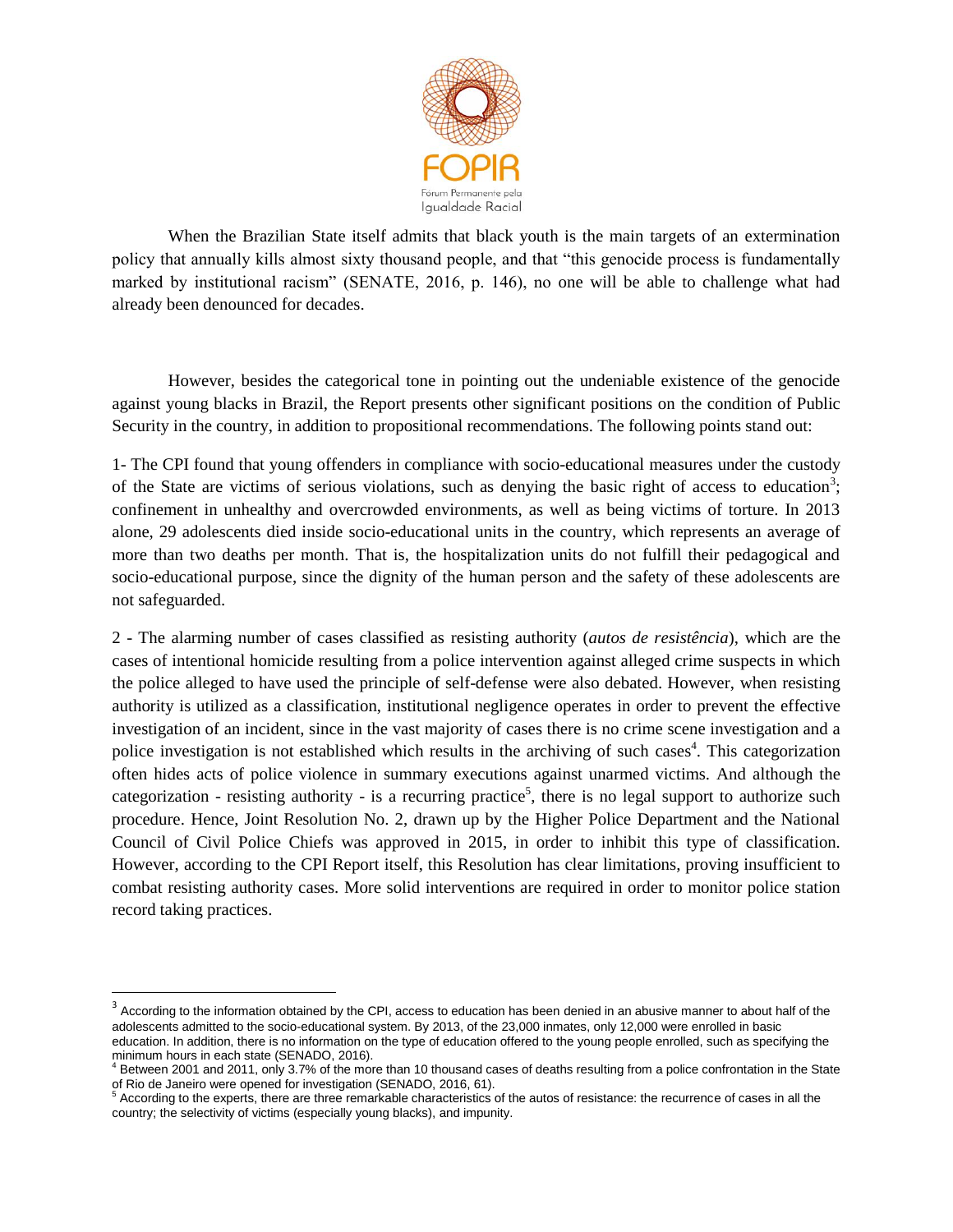

3 - Within the scope of the organizational structure of Public Security, several aspects have been emphasized, such as the need to recognize the real bankruptcy $6$  of this system, since almost all crimes clarified in Brazil are the result of arrest in flagrante delicto or their repercussion in the media. Of the almost 60,000 homicides that occur each year, the rate of investigation and elucidation of cases does not reach 8%. It indicates that public security reform is urgent. Some of the proposals defended by the CPI are: the demilitarization of the Military Police; operating the so-called "full police cycle"<sup>7</sup>; improvement of police officers working conditions; reviewing the type of training offered to police officers; the deconstruction of a model of police action based on "fighting the internal enemy", and the implementation of a "citizen police".

4- Another important finding was the lack of access to data and information on violence in Brazil. The CPI asked for references on juvenile homicide to the Courts of Justice and State Governments Secretariats, but the large majority does not have disaggregated data on gender, race / color and age markers of the victims. The systematization of this information to be collected in order to better understand the profile of the most vulnerable groups is an essential step in the development of policies that seek to combat homicide among young people.

From these topics, therefore, the severity of the current scenario is explicit. In this sense, in order to prevent CPI resolutions from becoming obsolete and turned into dead letters, FOPIR decided not only to make known its recommendations in order to combat genocide, but also to add our own recommendations in order to join forces and overcome this serious problem.

# **CPI Recommendations for Confronting Genocide**

The recommendations elaborated by the CPI were divided into two blocks, with technical and legislative proposals.

#### **Technical Recommendations**

1- **Define a Protocol for the Standardization of Data and Information on Public Security:** This proposal aims to standardize the procedures and instruments for collecting data related to Public Security, as well as to adequately deal with information. Data on the gender, race, and age of victims need to be standardized in registries in order to produce more accurate national analysis and elaborate more effective public policies in this area.

 6 The CPI states that "the current model is bankrupt, it does not prosecute crimes, and it does not know how to prevent acts of

violence and promotes the decimation of black, young, and poor population" (SENADO, 2016, pp. 153-154).<br><sup>7</sup> The CPI argues that the structure of bipartite policing, where the Military Police carries out the preventive and the Civil Police investigates is inefficient, due to duplicity of structures and lack of interaction. Therefore, it proposes the "complete cycle of the police", without the division of functions that currently exists.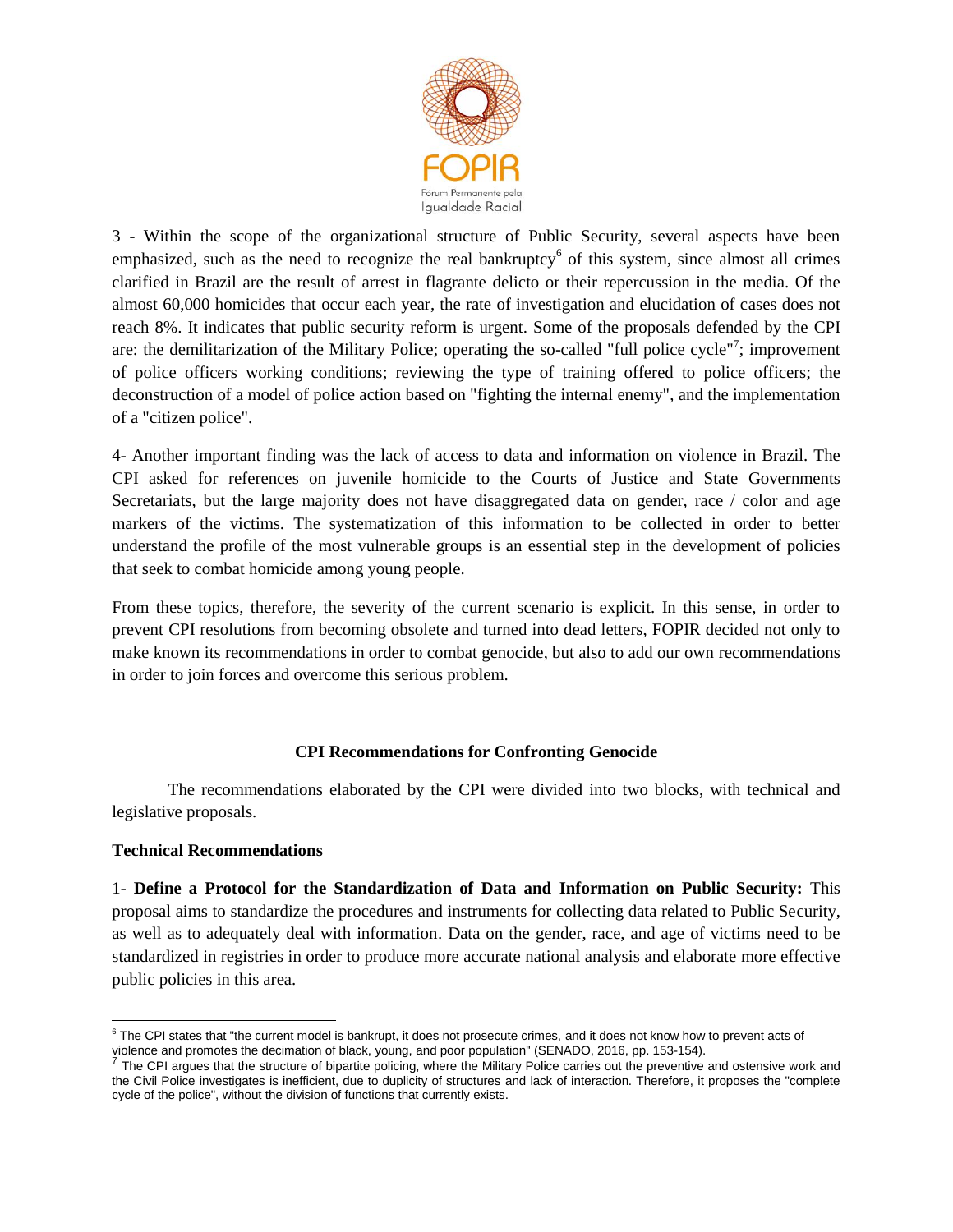

2 - **Establish a National Data Bank on Violence:** This recommendation foresees that from the development of the previous proposal, a consolidated and systematized database of information on the phenomenon of violence will be created, based on the improvement of the National Public Security Information System, Prisons and Drugs (SINESP) – which was considered ineffective.

3- **Create the National Observatory on Violence within the scope of the National Congress**: This observatory will be able to monitor the management and performance of the Public Security of states and government agencies, such as the Military Police and the Civil Police. This body can subsidize important information for the construction of legislative proposals in the area of security.

4 - **Ban the so-called resisting authority in an effective way, and constitute the possibility of immediate communication of the occurrence of crime to forensic institutions:** In acknowledging the inefficiency of Joint Resolution No. 2 (elaborated by the Higher Police Department and the National Council of Chiefs of Civilian Police) approved in 2015, this CPI recommendation proposes the complete elimination of so-called "resisting authority", with the definition of mandatory opening of a police investigation in order to investigate homicides provoked by police officers. In addition to seeking to combat the suppression of the work of criminal expertise which is very common in cases of resisting authority cases, through the amendment in the Penal Code, seeking to create a channel of direct communication between the citizen and the expert body, as well as making immediate notification of the occurrence of Crime, without the need for intermediation by the police.

5- **Development of a National Homicide Reduction Plan**: This recommendation aims to create a protocol of basic actions to be developed by the federal government and state governments in order to effect the reduction of assassinations. In addition, it proposes the articulation and coordinated interventions between the different states in exchanging data, definition of strategies, assigning priority to measures that focus on the most vulnerable segment that is affected by the highest homicide rates: black youth between 12 and 29 years.

# **Legislative Recommendations**

1- Proposal of Amendment to the Constitution - PEC nº 51 from 2013, being processed in the Senate. This PEC prescribes changes in the Federal Constitution (amends articles 21, 24 and 144 and adds articles 143-A, 144-A and 144-B) in order to restructure the Public Security model based on the demilitarization of the police.

2 - Proposed Amendment to the Constitution - PEC No. 126, pending before the Chamber of Deputies since 2015. Proposes to amend the Constitution (amends articles 159 and 239 and adds article 227-A), in order to regulate the National Fund for Promoting Racial Equality, Overcoming Racism and Repairing Damage.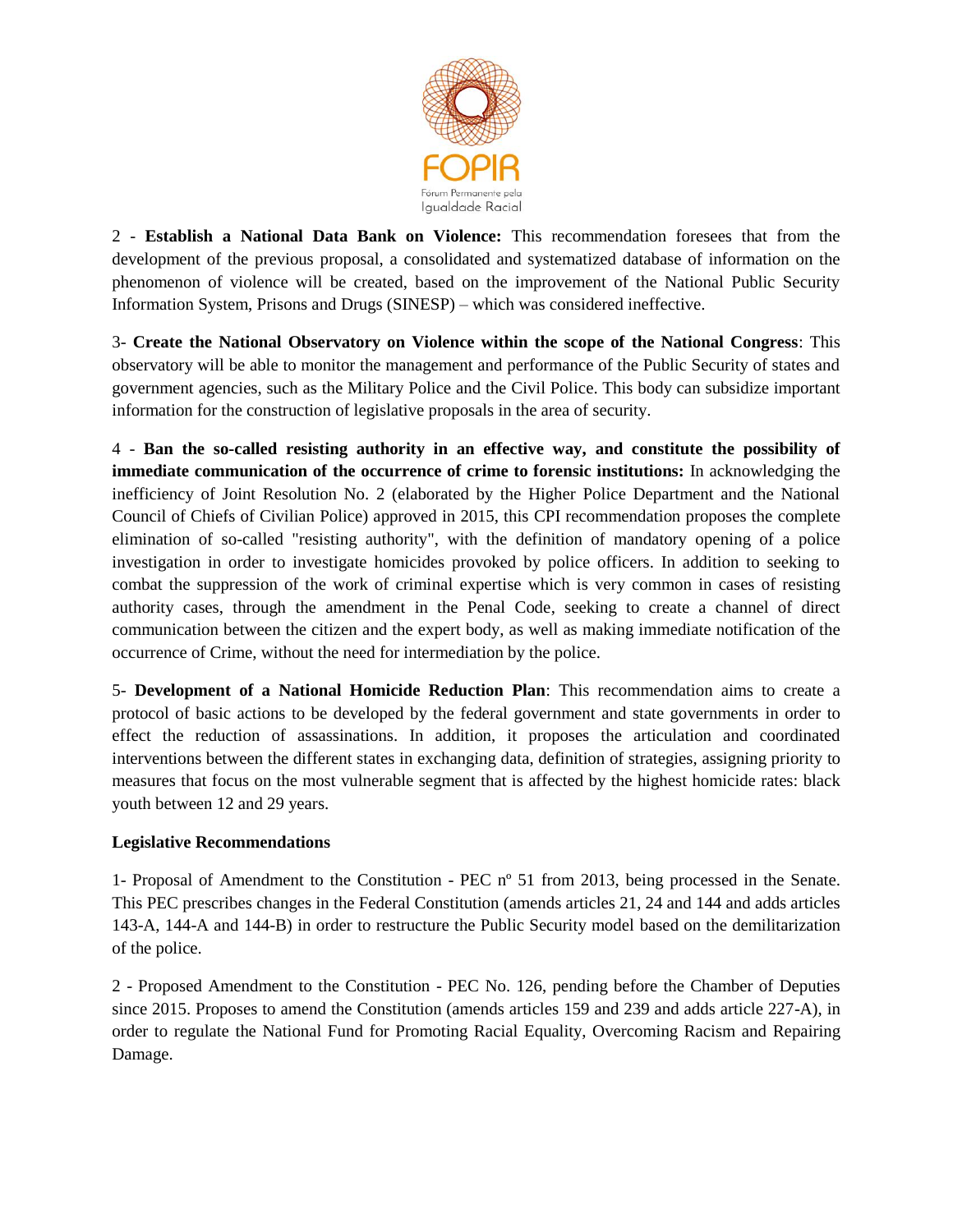

3- Draft Legislation for Resisting Authority, according to the Draft Legislation No. 4,471, of 2012, pending before the Chamber of Deputies.

# **FOPIR Recommendations for Confronting Genocide**

FOPIR endorses all the recommendations made by the CPI in order to combat the genocide of black youth. However, in addition to emphasizing the existing urgent character in some of these proposals, FOPIR presents other fundamental recommendations for overcoming violence since it is a complex and multifaceted phenomenon.

**1- Emergency Policy Plan for Black Youth:** Society and the Brazilian State can no longer ignore the genocidal process against black youth that is underway. In this sense, we propose the creation of a strategic plan of emergency actions on behalf of defending life, the promotion of the rights and social inclusion of black youth, aiming at the immediate reduction of homicide rates.

**2- Public Security CPI:** The Report of this Senate CPI verified the state of bankruptcy of Brazilian Public Security. In this sense, we propose the establishment of a specific CPI seeking to investigate the structure of Public Security in Brazil, as well as police interventions, seeking to reflect on the efficiency and impacts of the institutional models adopted. Moreover, we propose to identify the root causes of the problems to be addressed, seeking to achieve a more incisive influence in the formulation of public policies and in the implementation of new legislation.

**3- Creating Public Security legislations and policies focusing on the specificities of historically marginalized groups**: The institutional and structural reforms needed in Public Security, civilian and military police must be in line with a human rights framework and respect to diversity. This is why historically marginalized groups which are consequently more vulnerable to violations, such as the black population, women, indigenous people and the LGBTI population (episodes of abuse against these groups have been reported in this CPI, which were included in the Report as "special cases"), require laws and policies that meet their specific protections, and ensuring their rights to a life free of violence.

**4- Creation of new parameters for the training and preparation of police officers:** To institute changes in the police training and preparation model, in order to build a new repertoire, so that police conduct and approaches are based on respect for the Human Rights and the promotion of citizenship for all, without discrimination on grounds of color / race, gender, class, age, sexual orientation, etc.

**5 - Restriction of television programs that feature hate speech and praise of police violence**: Prohibition of the exhibition of police television programs (especially newscasts), with emphasis on praising discriminatory, abusive and violent attitudes practiced by police between 12 pm and 23hs. These programs, which advocate "punitive populism", are related to conservative notions that support the naturalization of violence and disseminate prejudiced representations in the social imaginary. In this